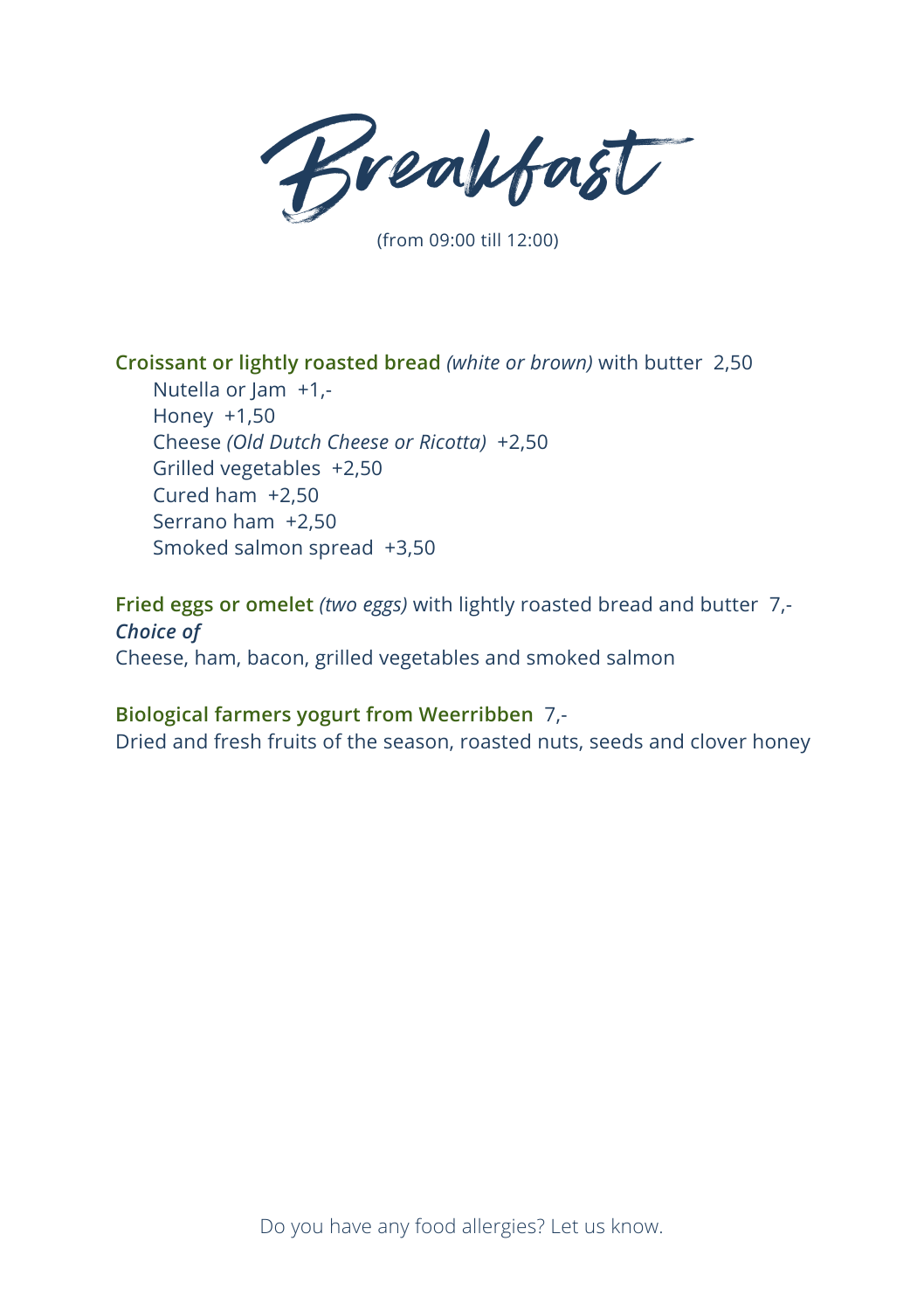Lunch

(from 12:00 till 16.00)

# Soups

Roasted tomato soup with paprika, basil oil and olive crumbles 5,- Wisselende soepen van het seizoen vanaf 6,-

# **SANDWICHES**

*(lightly roasted brown or white bread)* **Old cheese of the brand Reypenaer VSOP (2 years old)** with savora mayonnaise 5,50 **Cheesesteak** with jalapenos mayonnaise 8,- **Tuna melt** with wasabi mayonnaise 7,- **Grilled vegetables** with smoked paprika mayonnaise**\*** 7,- **Croquettes of the brand Holtkamp**, choice of veal, cheese or shrimp croquettes starting at 8,- **Gerookte zalmsalade** met Granny Smith en gepofte wilde rijst 9,- **Bospaddestoelen** met walnoot en peterselie crème**\*** 9,-

### **SALADS**

*(with ciabatta crostinis)* Grilled vegetables with buffalo ricotta**\*** 10,- Bospaddestoelen met walnoot, Parmezaanse kaas en gepofte cherrytomaatjes**\*** 14,- Langzaam gegaarde zalm met zoetzure komkommer en appel 14,-

**\*** Also available as a vegatarian or vegan option

Do you have any food allergies? Let us know.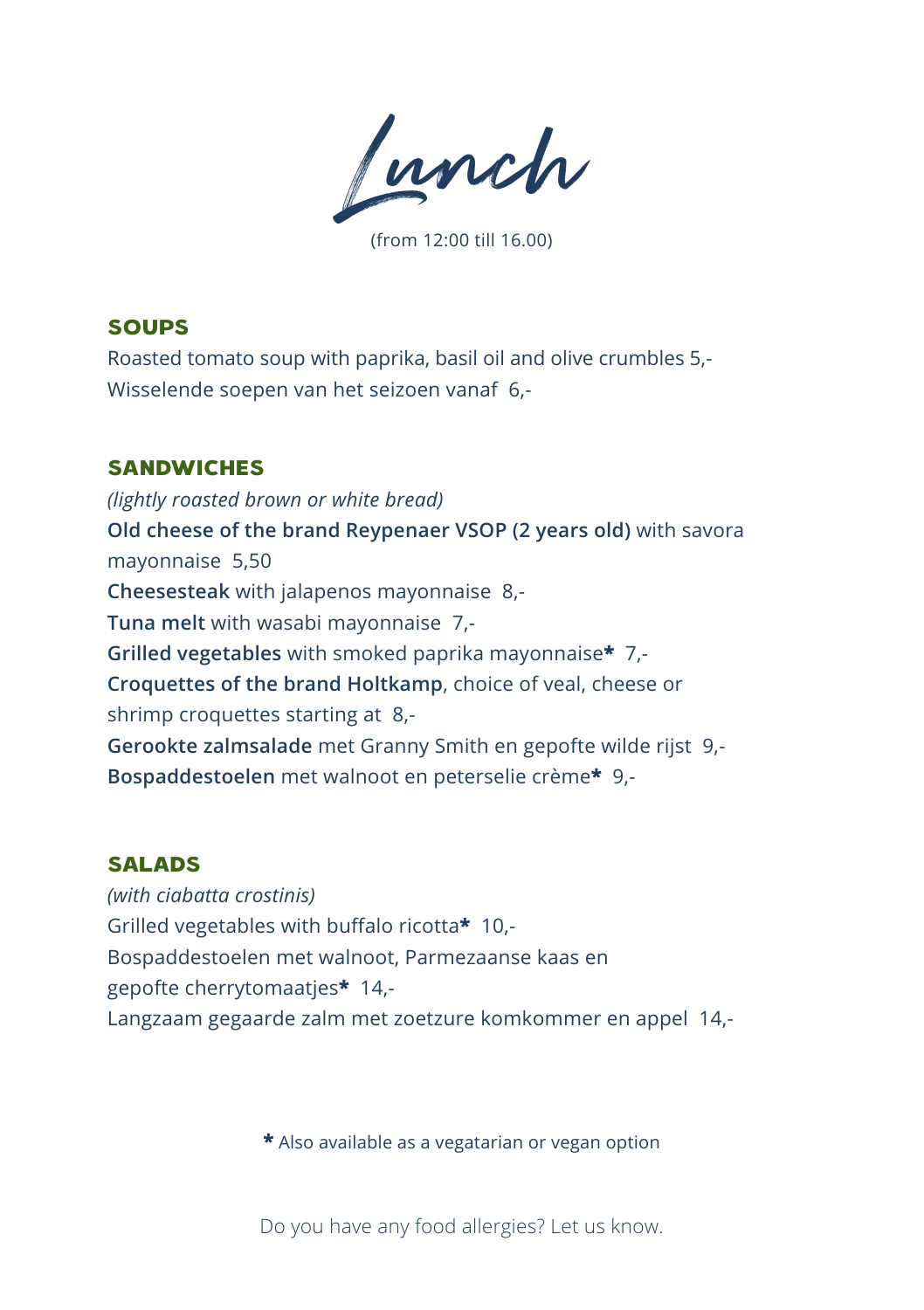Early dinner

(from 12:00)

#### **WARM**

**Slow cooked chicken thighs** with sweet & sour vegetables and spicy peanut or soya sauce with fresh fries 15,-

**Chickpea burger** with tomato salsa, marinated red cabbage and yogurt dressing with fresh fries 15,-

**Schotse Angus burger** met gepofte tomaat, tempura uienringen en BBQ-saus with fresh fries 15,-

**Gamba's** in herb oil with spring onions, garlic and Spanish pepper with grilled bread 14,-

### **SALADS**

*(with ciabatta crostinis)* Grilled vegetables with buffalo ricotta**\*** 10,- Bospaddestoelen met walnoot, Parmezaanse kaas en gepofte cherrytomaatjes**\*** 14,- Langzaam gegaarde zalm met zoetzure komkommer en appel 14,-

## Soups

Roasted tomato soup with paprika, basil oil and an olive crumbles 6,- Wisselende soepen van het seizoen vanaf 6,-

**\*** Also available as a vegatarian or vegan option

Do you have any food allergies? Let us know.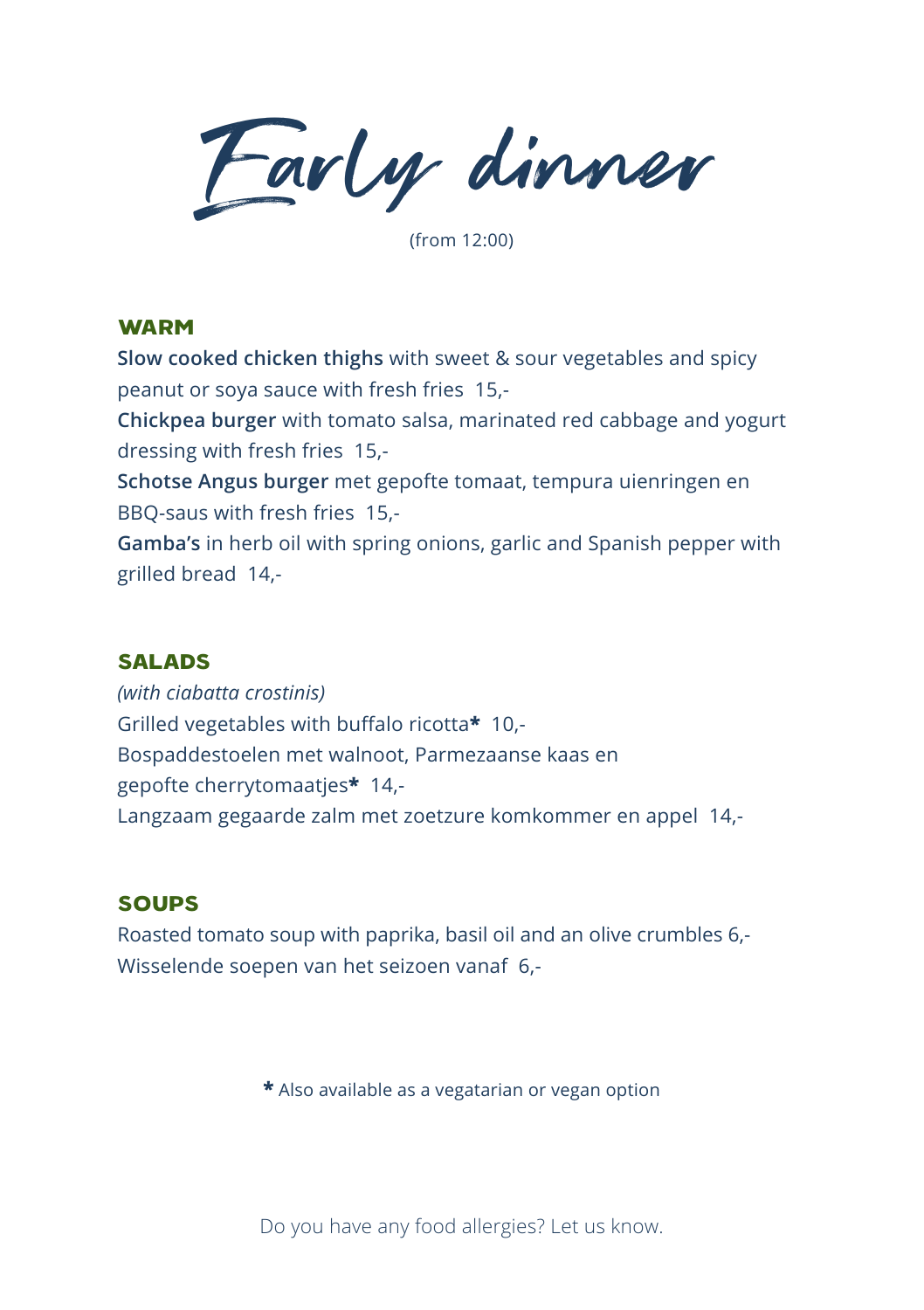

**Gegrild brood** met gerookte paprika aioli, peterselie crème en boeren boter 5,50

**Gamba's** in herb oil with spring onions, garlic and Spanish pepper with grilled bread 14,-

### **Cold snack board** *(2 people)*

Dried ham, fuet sausage, chorizo, Manchego cheese, grilled vegetables and olives 16,-

#### **Hot snack board** *(2 people)*

Dutch beefstew bitterballs, Dutch oyster mushroom bitterbals, cheese sticks and yakitori skewers 15,-

#### **Hot & cold snack board** *(2 people)*

Dried ham, fuet sausage, chorizo, Manchego cheese, grilled vegetables, olives, Dutch beefstew bitterballs, Dutch oyster mushroom bitterbals, cheese sticks and yakitori skewers 16,-

**Snacks** 8,- Dutch bitterballs - *8 stuks* Oyster mushrooms Dutch bitterballs - *8 stuks* Cheese sticks - *9 stuks* Yakitori skewers - *8 stuks*

Do you have any food allergies? Let us know.